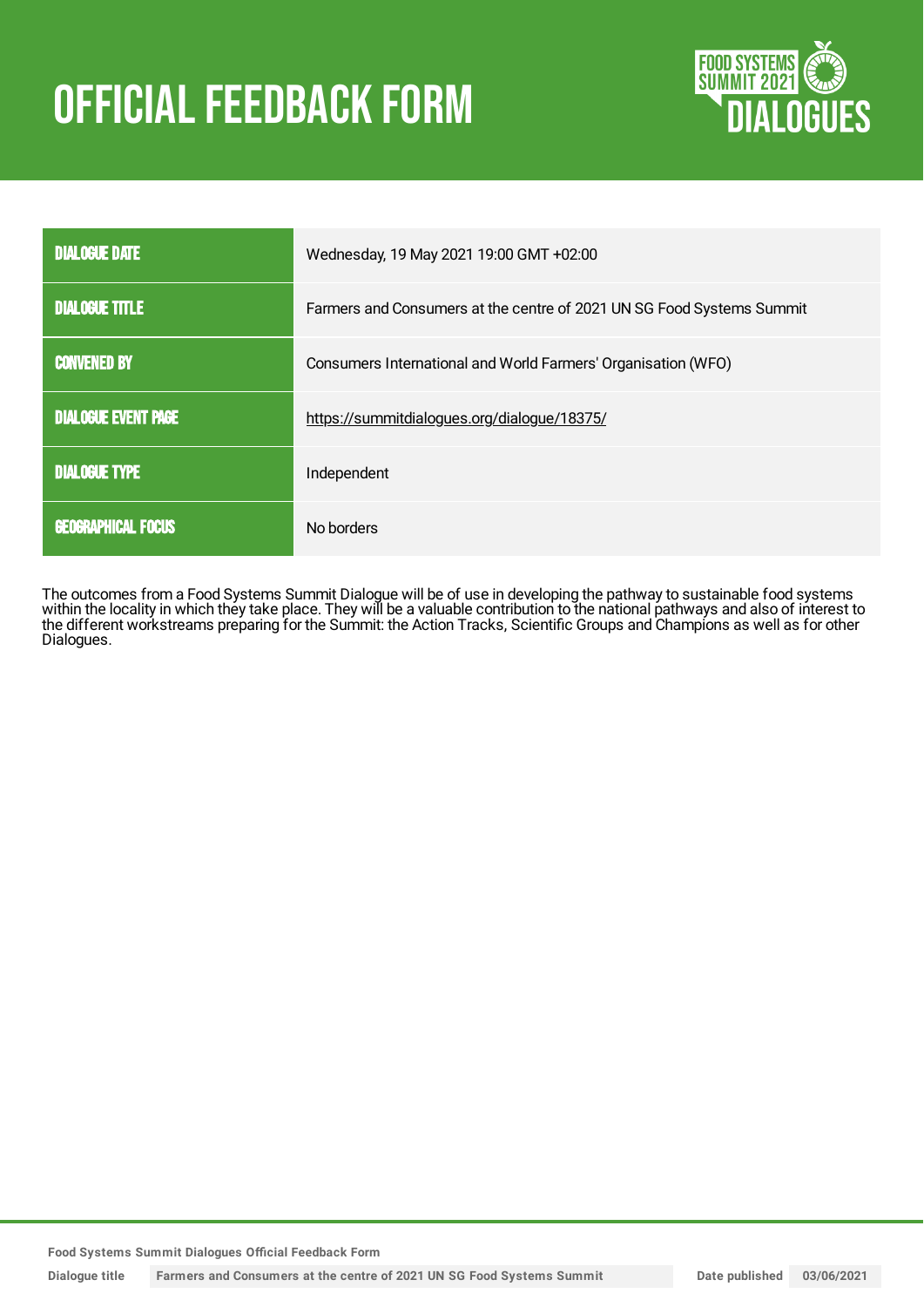# 1.PARTICIPATION



## NUMBER OF PARTICIPANTS FROM EACH STAKEHOLDER GROUP

|               | Small/medium enterprise/artisan             |    | Workers and trade union                     |
|---------------|---------------------------------------------|----|---------------------------------------------|
|               | Large national business                     |    | <b>Member of Parliament</b>                 |
|               | Multi-national corporation                  |    | Local authority                             |
| 15            | Small-scale farmer                          | 5  | Government and national institution         |
| 15            | Medium-scale farmer                         |    | Regional economic community                 |
|               | Large-scale farmer                          |    | <b>United Nations</b>                       |
|               | Local Non-Governmental Organization         |    | International financial institution         |
|               | International Non-Governmental Organization | 3  | Private Foundation / Partnership / Alliance |
|               | Indigenous People                           | 12 | Consumer group                              |
| $\mathcal{P}$ | Science and academia                        | 2  | Other                                       |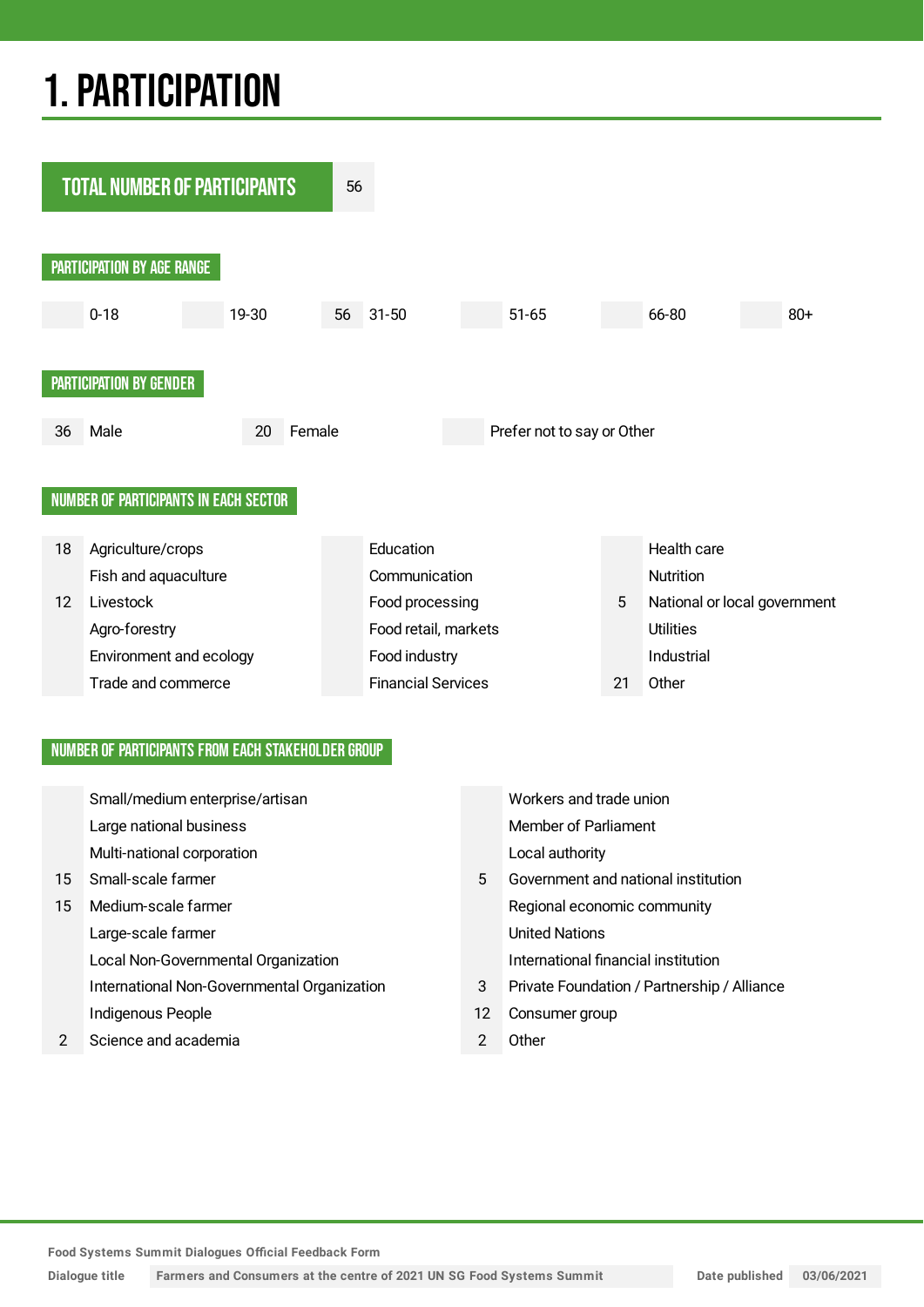# 2. PRINCIPLES OF ENGAGEMENT

HOW DID YOU ORGANIZE THE DIALOGUE SO THAT THE PRINCIPLES WERE INCORPORATED, REINFORCED AND ENHANCED?

The dialogue was organised in full respect of all the principles on which the Summit is based. The aim was to create an occasion that would give visibility and a voice to those who normally stand on the sidelines of the debate. In particular, this second meeting focused on the development of real actions with which to achieve concrete change in the food systems. The awareness that change is urgent was present in all those who took part and inspired the identification of common priorities The structure of the dialogue was designed to encourage open and constructive discussion. The questions addressed to the participants concerned expectations and desires from both the production and consumer side. There are interventions and challenges to be addressed, which are unachievable without the commitment of both sides and that is why the encounter between these two categories can be the fuse from which transformation can come.

## HOW DID YOUR DIALOGUE REFLECT SPECIFIC ASPECTS OF THE PRINCIPLES?

The premises of this dialogue were to promote inclusive and win-win solutions by adopting a holistic and systemic approach to understanding how to act in a complex system like the food system. In fact, farmers and consumers are the first and last ring in the food value chain and it is essential that they strengthen and reinforce their collaboration, fostering a systems approach to the value chain based on a fairer share of value all along. In doing so, therefore, a multi-stakeholder inclusivity was embraced and it was emphasized that everyone is called upon to play their part. The topics covered were multiple and carefully selected to encourage exchanges and reflect the complexity of food systems. The outcomes identified during the previous dialogue were the starting point and the basis for the discussion and further development of this second dialogue. Throughout the dialogue, a balance was sought in the representativeness of both sides and the involvement of all was ensured. The principle of complexity, respect and trust was embraced by all participants, who appreciated the opportunity for interaction and mutual exchange and hoped that cooperation could continue in the future. The starting point for the dialogue was the recognition of the principle of "acting with urgency". The desire to take common action and issue a joint declaration was expressed, accelerating the pace of change and committing to a shared path.

## DO YOU HAVE ADVICE FOR OTHER DIALOGUE CONVENORS ABOUT APPRECIATINGTHE PRINCIPLES OF ENGAGEMENT?

It is important to ensure the representativeness of all relevant categories. Also, it is good to consider that the list of registered participants reduces at the as some do not attend. Another aspect to consider: it is advisable to share in advance the topics on which the debate will develop, so that participants can be more prepared and participate even more actively. In particular, if the topics addressed are specific, it is recommendable to offer the possibility of getting information in order to put the participants at ease during the dialogue. Lastly, in order to cover all regions of the world - in case it is an international online event - it is recommended to organize multiple sessions in different time slots to allow the participation of representatives from different time zones.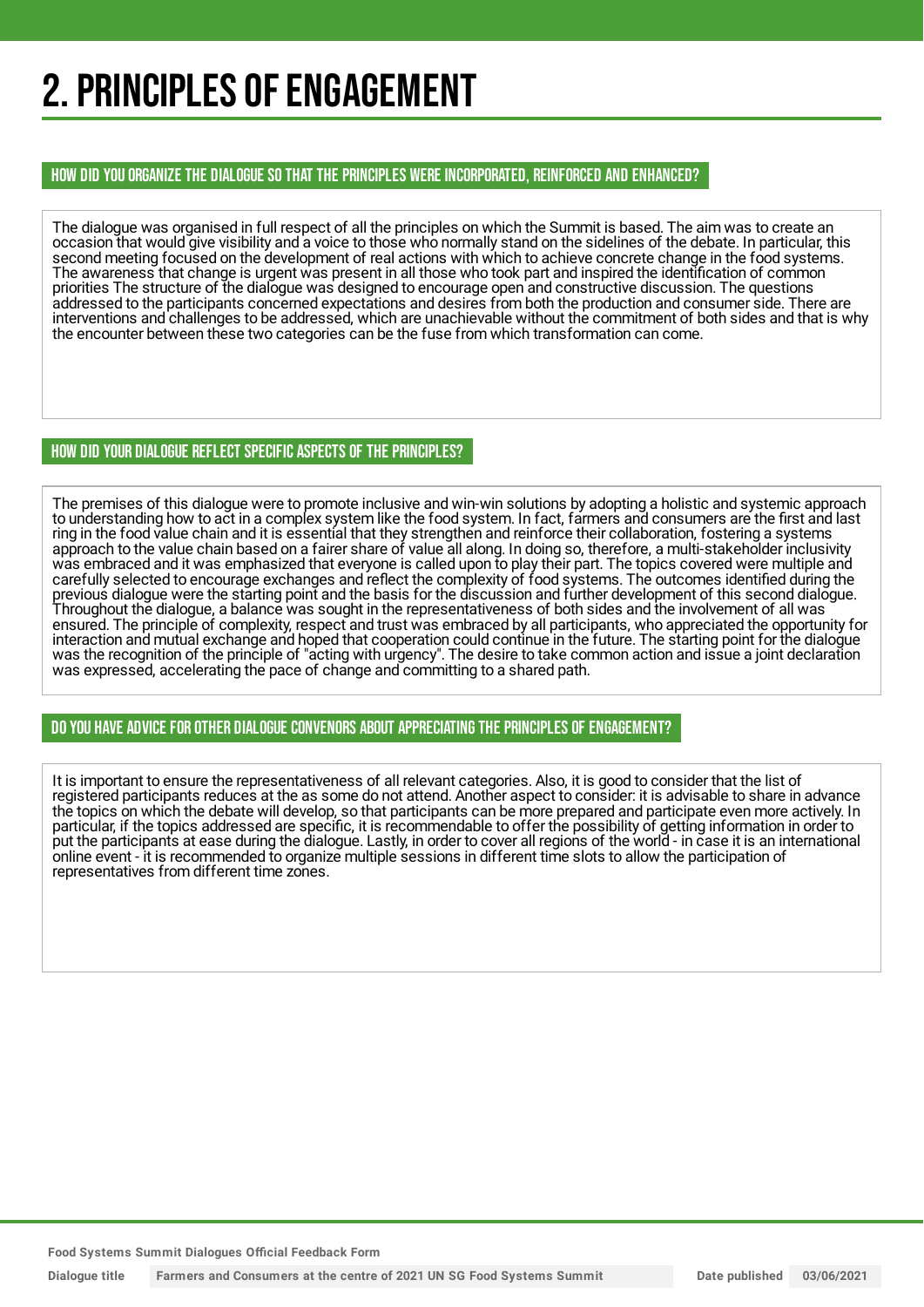# 3. METHOD

The outcomes of a Dialogue are influenced by the method that is used.

DID YOU USE THE SAME METHOD AS RECOMMENDED BY THE CONVENORS REFERENCE MANUAL?

✓ **Yes No**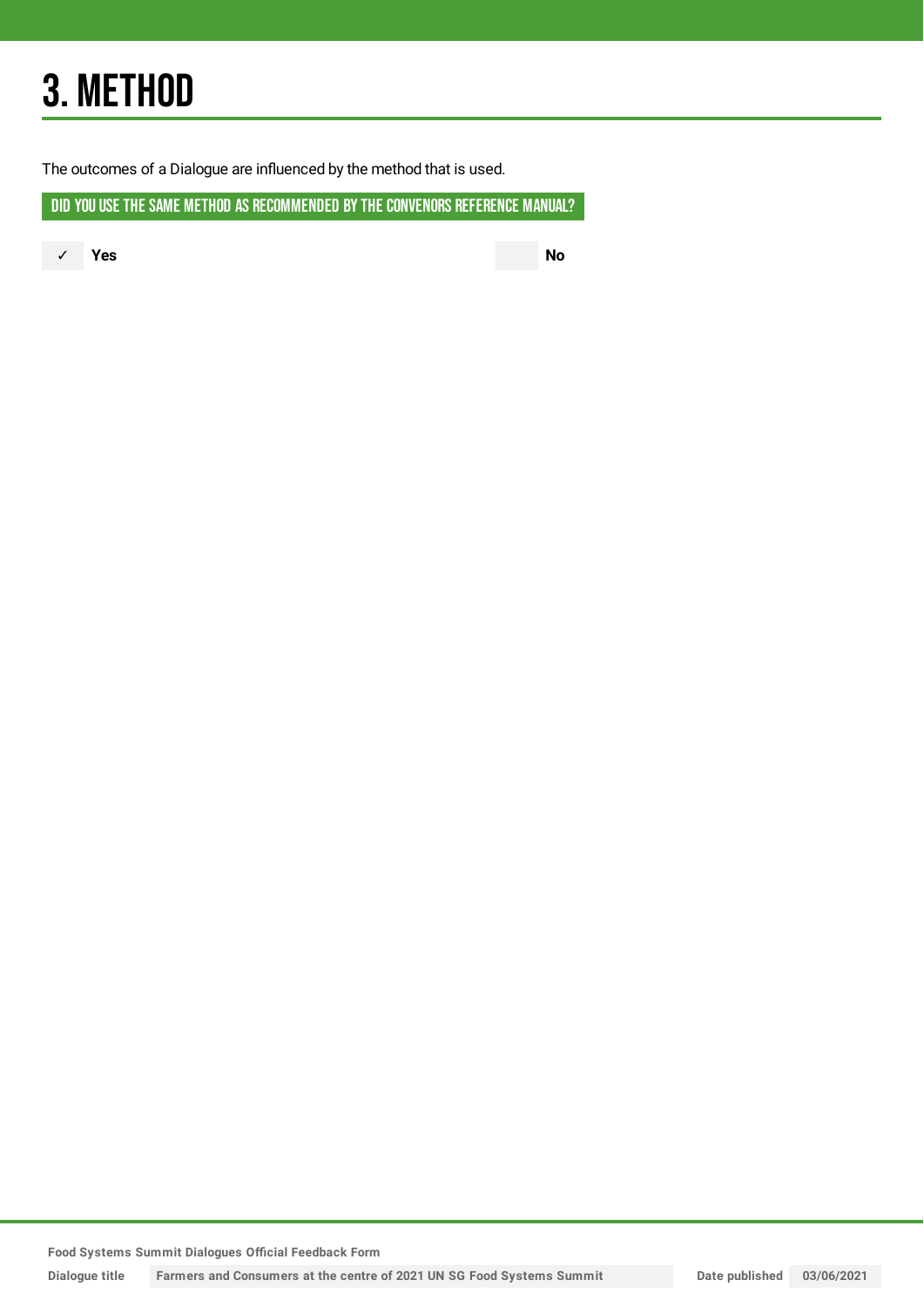# 4. DIALOGUE FOCUS & OUTCOMES

# MAJOR FOCUS

The Dialogue at stake is the second in a three-dialogue series and is intended to revert to and expand on the topics discussed in the previous one. The structure included a morning and an afternoon session, where the same issues were addressed. Compared to the previous dialogue, the focus was on more specific questions, encouraging debate and the expression of possible differences on controversial points and dig into the issues that are at the heart of the transformation we want to see in the coming years. The aim, in fact, is to develop a vision for the evolution of food systems that takes into account the perspectives and priorities of both sides.

One round of break up sessions was organized under the following themes:

- 1) Transforming consumption patterns<br>2) Delivering food security and nutrition
- 2) Delivering food security and nutrition
- 3) Sustainable production practices

Each discussion that took place in the various break-up sessions was reported back to the plenary by a representative from each of the two sides. At the end of this discussion, in the plenary session, strategies and visions were developed with respect to future steps that could be leveraged through the process.

### ACTION TRACKS

## **KEYWORDS**

| Action Track 1: Ensure access to safe and<br>nutritious food for all      | Finance                      | ✓            | Policy                     |
|---------------------------------------------------------------------------|------------------------------|--------------|----------------------------|
| Action Track 2: Shift to sustainable<br>consumption patterns              | Innovation                   | $\checkmark$ | Data & Evidence            |
| Action Track 3: Boost nature-positive<br>production                       | Human rights                 | $\checkmark$ | Governance                 |
| Action Track 4: Advance equitable livelihoods                             | Women & Youth<br>Empowerment |              | Trade-offs                 |
| Action Track 5: Build resilience to<br>vulnerabilities, shocks and stress |                              |              | Environment<br>and Climate |
|                                                                           |                              |              |                            |

**Food Systems Summit Dialogues Official Feedback Form**

Dialogue title Farmers and Consumers at the centre of 2021 UN SG Food Systems Summit Date published 03/06/2021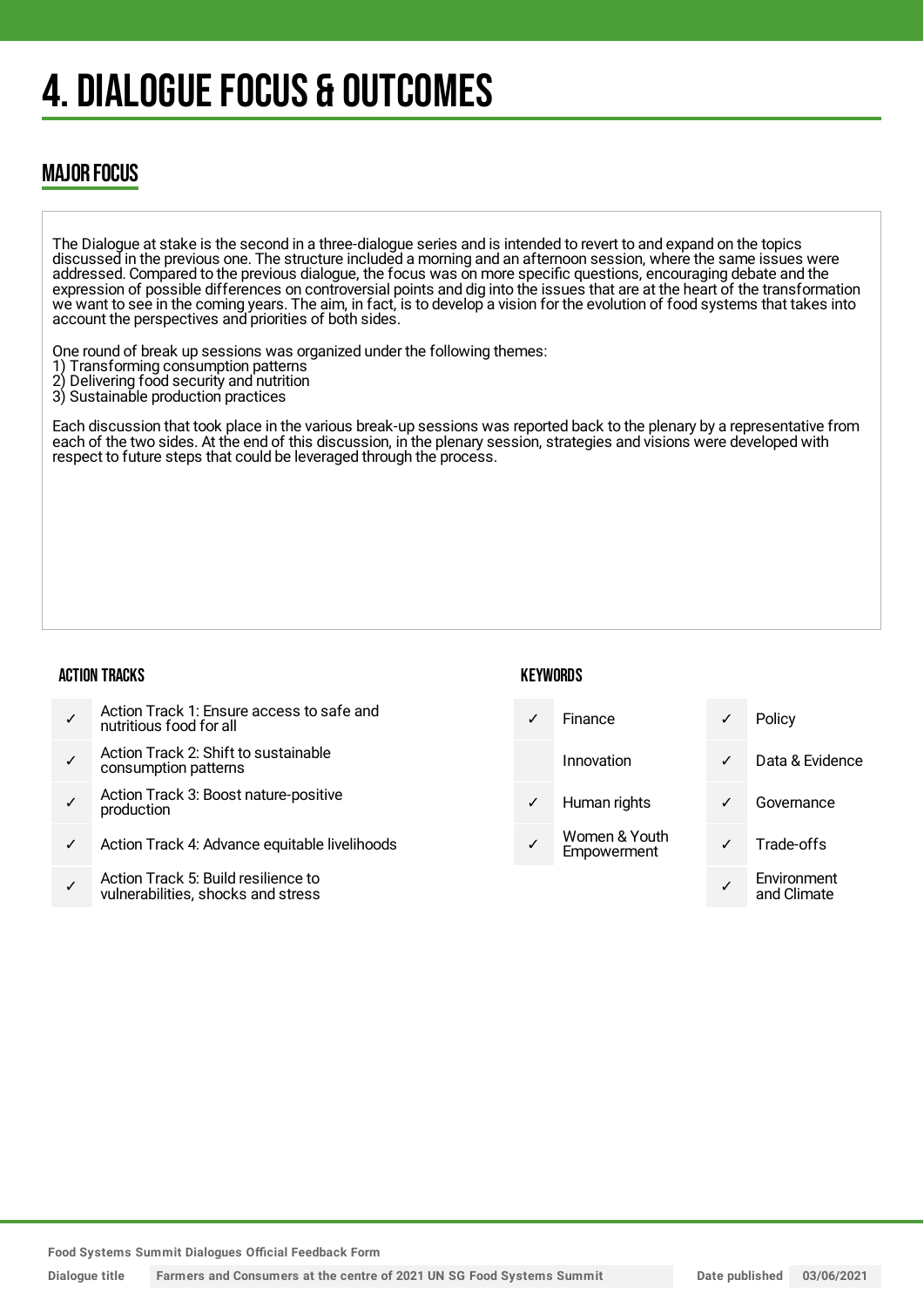# MAIN FINDINGS

The concept that has been reinforced and reiterated is the will and the need to create an alliance between farmers and consumers, built on trust. This dialogue, then, has been recognized as the first step towards a long-lasting coalition between the two real pillars of food systems: farmers and consumers. It revealed the urgent necessity to redistribute power along the food value chain in order to create more equity and ensure food availability, sustainability and health. Moreover, it opened the door to a deeper understanding of the work done by farmers in their fields and to witness the process of food creation before it reaches consumers' plates. Consequently, the keywords that characterised this meeting were trust and informed choice. Participants expressed a willingness to engage and work together to create something different and reverse the vision according to which the two parties are the most fragmented and weakest in the food chain.

#### ACTION TRACKS

|  | Action Track 1: Ensure access to safe and<br>nutritious food for all |
|--|----------------------------------------------------------------------|
|--|----------------------------------------------------------------------|

- ✓ Action Track 2: Shift to sustainable consumption patterns
- ✓ Action Track 3: Boost nature-positive production
- Action Track 4: Advance equitable livelihoods
- ✓ Action Track 5: Build resilience to vulnerabilities, shocks and stress

### **KEYWORDS**

|              | Finance                      | ✓ | Policy                     |
|--------------|------------------------------|---|----------------------------|
| ✓            | Innovation                   | ✓ | Data & Evidence            |
| $\checkmark$ | Human rights                 | ✓ | Governance                 |
|              | Women & Youth<br>Empowerment | ✓ | Trade-offs                 |
|              |                              |   | Environment<br>and Climate |

**Food Systems Summit Dialogues Official Feedback Form**

Dialogue title Farmers and Consumers at the centre of 2021 UN SG Food Systems Summit Date published 03/06/2021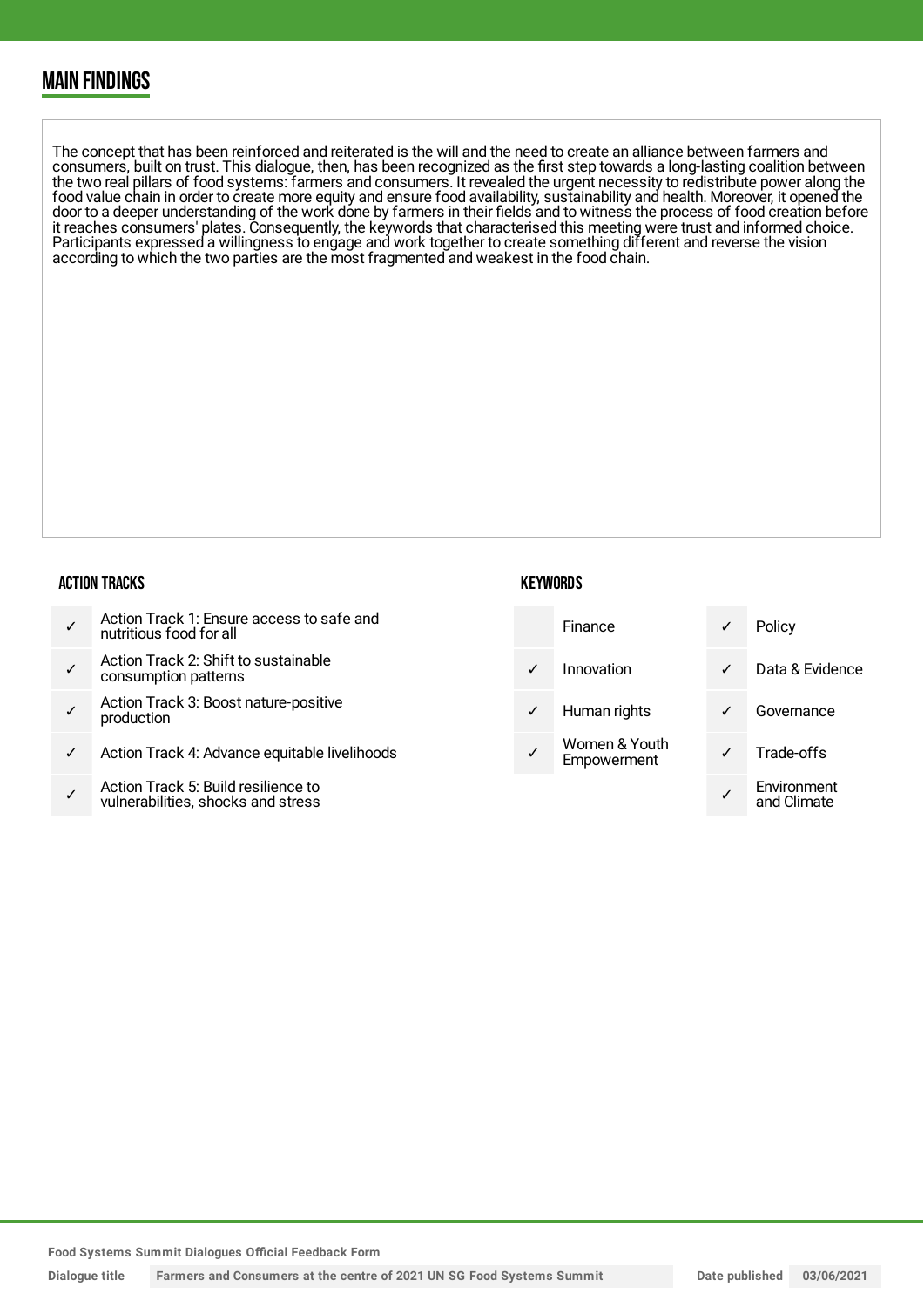# OUTCOMESFOR EACH DISCUSSION TOPIC- 1/3

#### TRANSFORMING CONSUMPTION PATTERNS

In this group, the debate was particularly active and focused on broad themes, seeking mutually convenient solutions. Much emphasis was placed on the role of education and the importance of its accessibility to all. A critical point discussed was the possibility of obtaining reliable information about the environmental impact of products and their sustainability. While consumers assume that food is safe, it is not as easy to find information about sustainability. On this last point, the multidimensionality of the concept of sustainability was underlined, encompassing the economic and social as well as the environmental sphere. Technology helps us in terms of traceability and transparency, alleviating the lack of time that can afflict consumers. Indeed, consumers who want to make informed and responsible choices may not always have the adequate resources and tools. Moreover, correct and complete information is not only consumers' prerogative but also a concern of producers who are keen to communicate to consumers how they have carried out their work and what the food they produce contains. A final point, therefore, concerned shortening the supply chain to strengthen the contact between farmers and consumers.In this group, much emphasis was placed on education and the importance of bridging the knowledge gap.

#### ACTION TRACKS

|  | Action Track 1: Ensure access to safe and<br>nutritious food for all |
|--|----------------------------------------------------------------------|
|--|----------------------------------------------------------------------|

- ✓ Action Track 2: Shift to sustainable consumption patterns
- ✓ Action Track 3: Boost nature-positive production
- Action Track 4: Advance equitable livelihoods
- ✓ Action Track 5: Build resilience to vulnerabilities, shocks and stress

### **KEYWORDS**

- 
- 
- 
- Women & Youth
- Finance **v** Policy ✓ Innovation ✓ Data & Evidence Human rights **v** Governance Women & Toum<br>Empowerment V Trade-offs ✓ Environment and Climate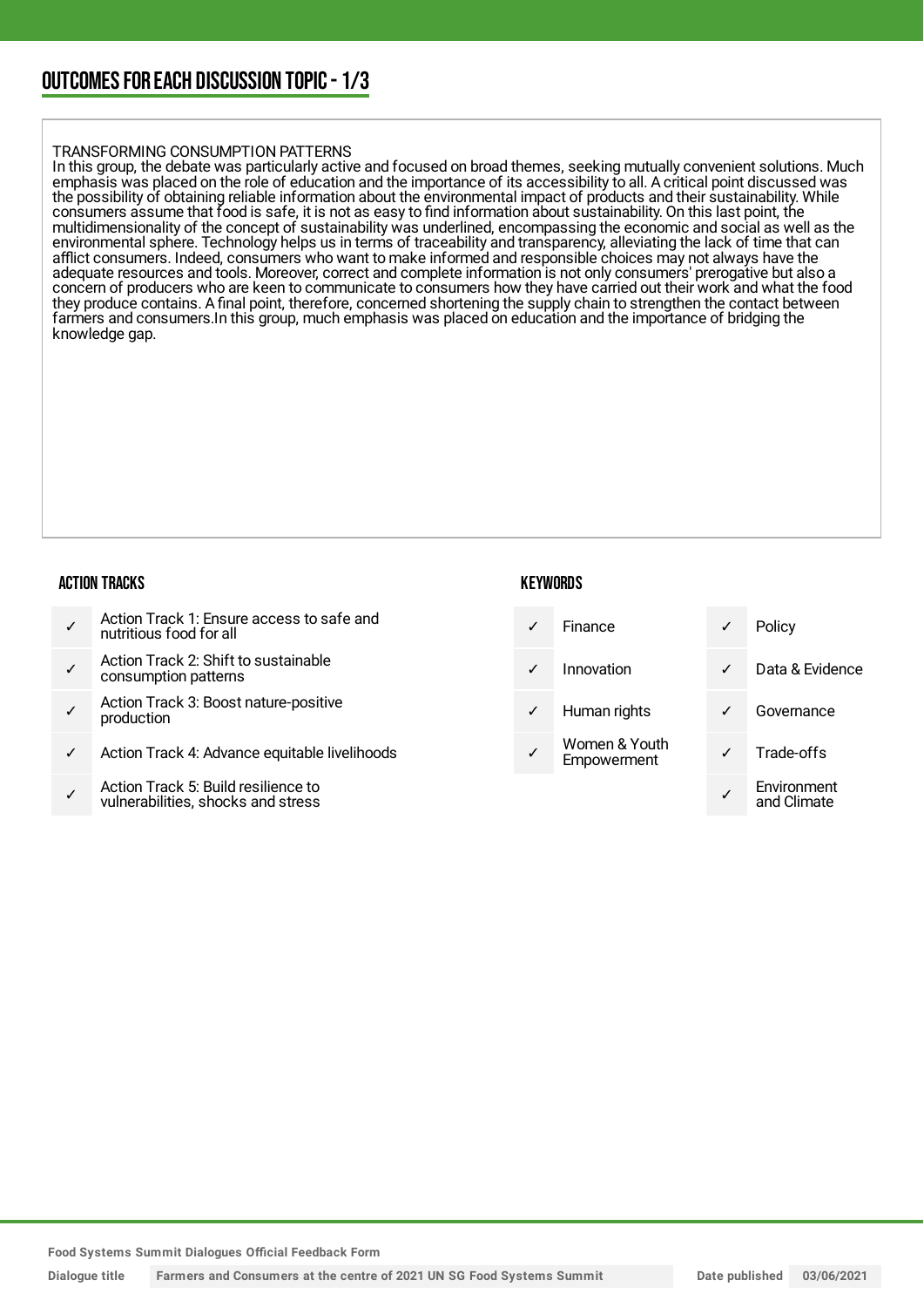# OUTCOMESFOR EACH DISCUSSION TOPIC- 2/3

#### DELIVERING FOOD SECURITY AND NUTRITION

The discussion opened with the problem of power redistribution along the food supply chain and the flow of information. Frequently as a result of partial knowledge and understanding of the process, there is disconnect between producers and consumers' demands and expectations. Another element that the group focused on is the role that government can play in facilitating or not facilitating sustainable production and encouraging fair supply chain. However, the issue that has most pervaded the debate is the role of proteins in a healthy and nutritious diet. Today, we are witnessing a tendency to replace animal proteins with vegetable proteins, ignoring or neglecting the miraculous effects that ruminants have in transforming cellulose originating from land where cultivation is not feasible into nutrient dense, high quality proteins. Questions were also raised about the true nutrient contribution of processed and transformed foods, which can undermine good nutrition.

#### ACTION TRACKS

|  | Action Track 1: Ensure access to safe and<br>nutritious food for all |
|--|----------------------------------------------------------------------|
|--|----------------------------------------------------------------------|

- ✓ Action Track 2: Shift to sustainable consumption patterns
- ✓ Action Track 3: Boost nature-positive production
- Action Track 4: Advance equitable livelihoods
- ✓ Action Track 5: Build resilience to vulnerabilities, shocks and stress

#### **KEYWORDS**

|  | <b>Finance</b> |  | Policy |
|--|----------------|--|--------|
|--|----------------|--|--------|

Innovation

- Human rights
- Women & Youth Empowerment

| Policy                     |
|----------------------------|
| Data & Evidence            |
| Governance                 |
| Trade-offs                 |
| Environment<br>and Climate |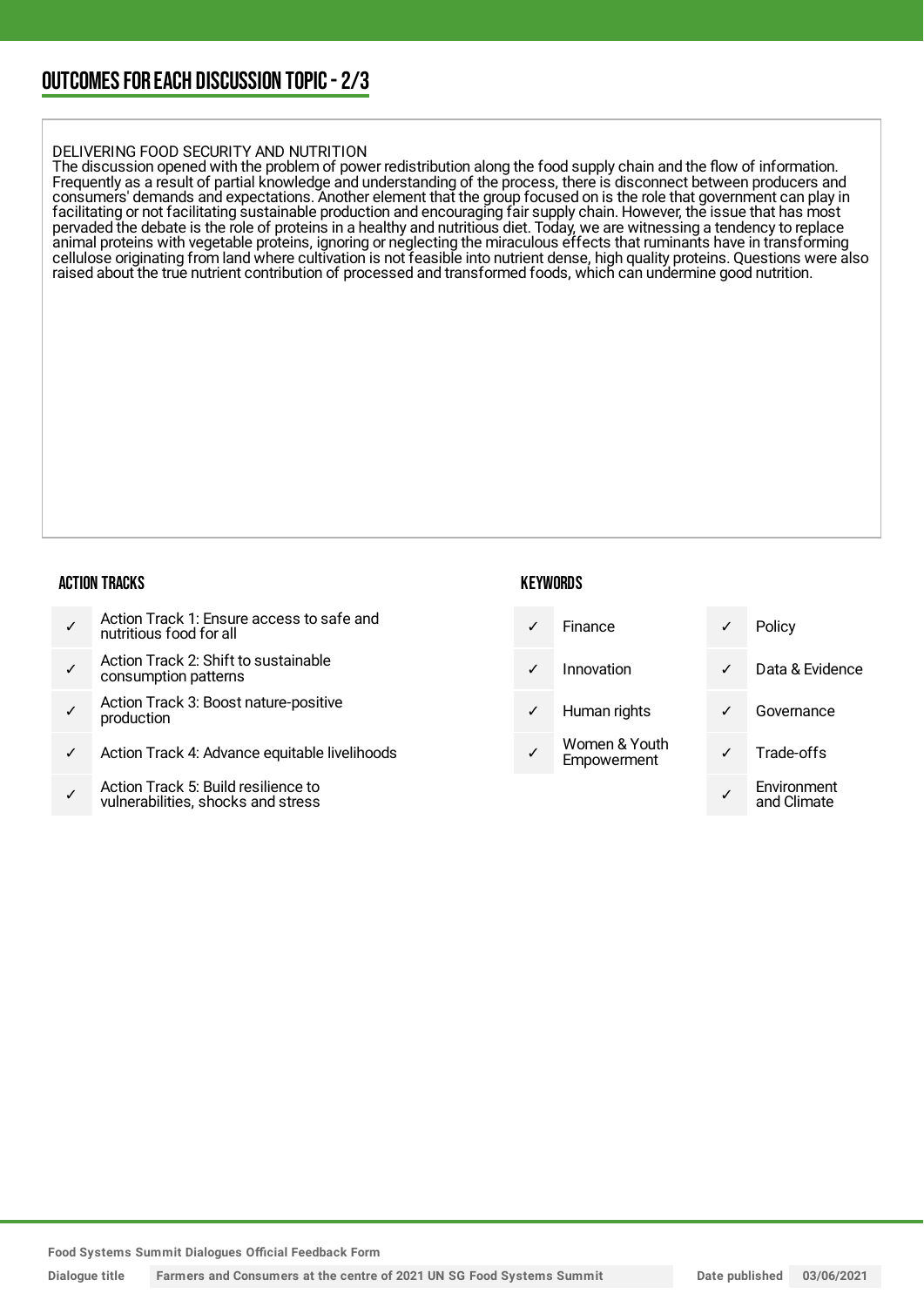#### SUSTAINABLE PRODUCTION PRACTICES

Participants reflected on the spread of misinformation and difficulties in transferring reliable, science-based information. This is the pivotal point for cementing trust between each other. Therefore, changing the message too frequently and not anchoring it in evidence-based research leads to confusion and misinformation. Once again, technology has been recognised as a good vehicle to support evolving agricultural practices. However, there is still a need to make it accessible, especially to farmers in developing countries.

### ACTION TRACKS

- ✓ Action Track 1: Ensure access to safe and nutritious food for all
- ✓ Action Track 2: Shift to sustainable consumption patterns
- ✓ Action Track 3: Boost nature-positive production
- Action Track 4: Advance equitable livelihoods
- ✓ Action Track 5: Build resilience to vulnerabilities, shocks and stress

### **KEYWORDS**

- ✓ Finance ✓ Policy
- 
- 
- Women & Youth
- ✓ Innovation ✓ Data & Evidence ✓ Human rights ✓ Governance Women & Toum<br>Empowerment V Trade-offs ✓ Environment and Climate

**Food Systems Summit Dialogues Official Feedback Form**

Dialogue title Farmers and Consumers at the centre of 2021 UN SG Food Systems Summit Date published 03/06/2021